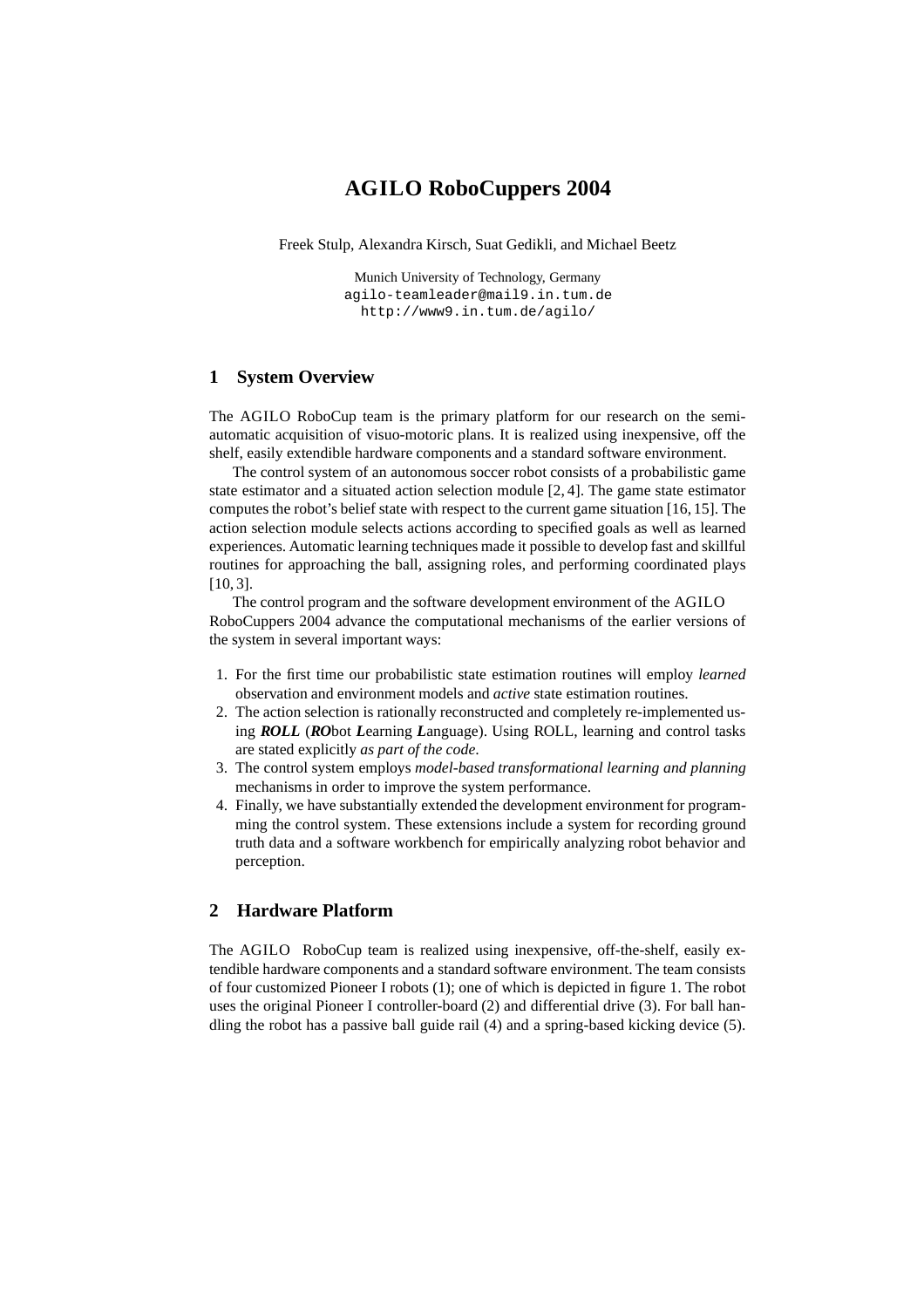The only sensor apart from the odometry is a fixed, forward-facing color CCD Firewire camera with a lens opening angle of of  $90^{\circ}$  (6). All computation is done on a standard 900 Mhz laptop with Linux operating system (7). The robot uses a wireless Wireless LAN device (8) for communication with teammates.



**Fig. 1.** An AGILO soccer robot

Our hardware is somewhat Spartanic. Our off-the-shelf forward facing camera with 90 field of view has a very restricted view as compared to the omni-directional vision system and laser range finders that most RoboCup mid-size teams use. We also use a differential drive instead of the much more dextrous holonomous drives. Whereas this hardware gives us a substantial disadvantage against teams which use one or more of the above-mentioned components, it also confronts us with challenging research problems.

## **3 Vision-based, Cooperative Game State Estimation**

The game state estimators of the AGILO robots maintain a belief state that contains the respective robot's belief about the current game situation. The belief state includes the estimated positions and orientations of the robot itself, its team mates, the ball, and the opponent robots and provides the information that is necessary for selecting the appropriate actions. Employing sophisticated probabilistic reasoning techniques and exploiting the cooperation between team mates, the robot can estimate complex game states reliably and accurately despite incomplete and inaccurate state information.

The state estimation system [16, 15] consists of the perception subsystem, the state estimator itself, and the belief state. The perception subsystem itself consists of a camera system with several feature detectors and a communication link that enables the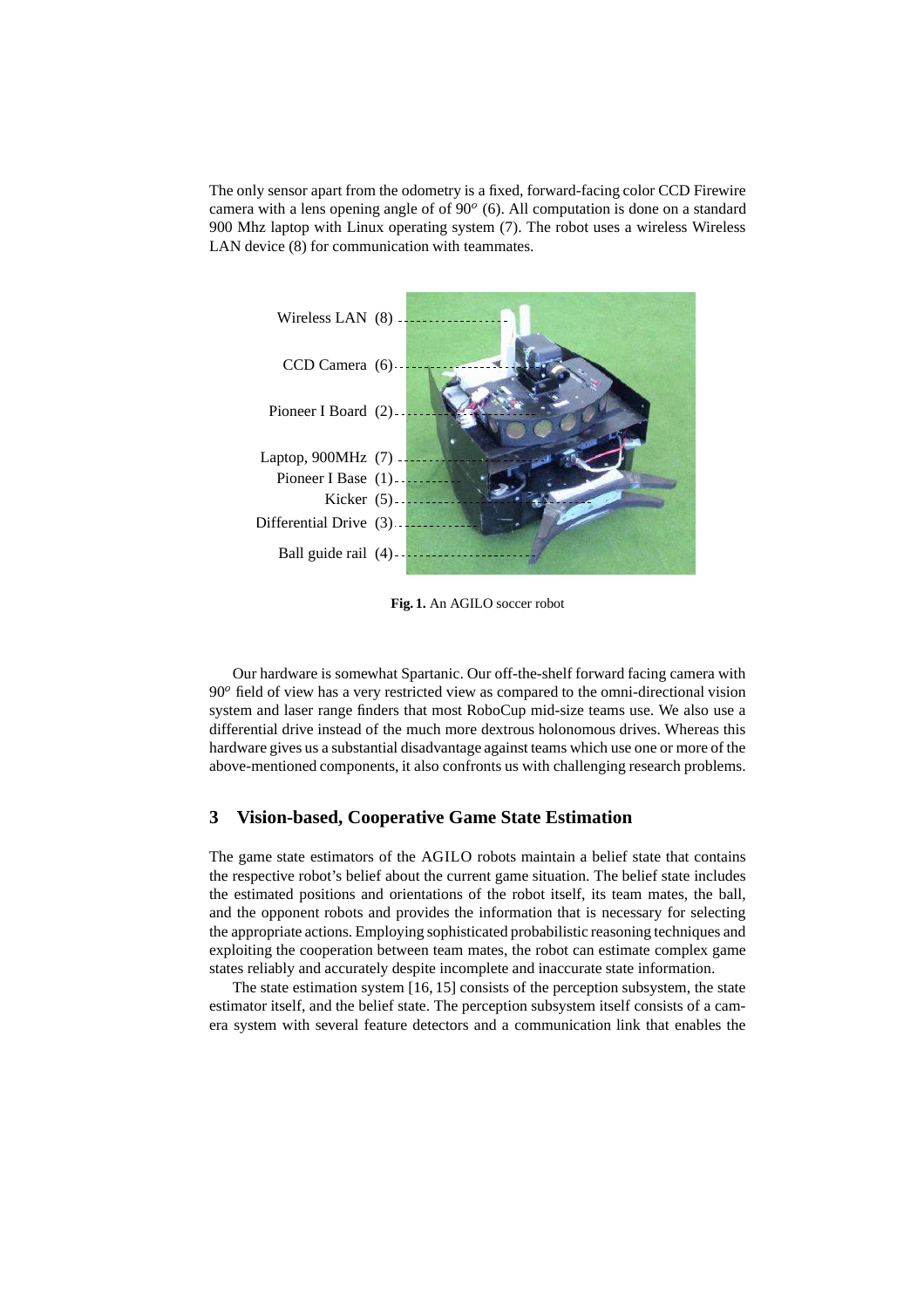robot to receive information from other robots. The belief state contains a position estimate for each dynamic task-relevant object. The estimated positions are also associated with a measure of accuracy, a covariance matrix. The state estimation subsystem consists of three interacting estimators: (1) the self localization system [11], (2) the ball estimator [12, 13], and (3) the opponents estimator. State estimation is an iterative process where each iteration is triggered by the arrival of a new piece of evidence, a captured image or a state estimate broadcasted by another robot. Detailed information about the computer vision and probabilistic state estimation techniques can be found in [15].

The game state estimator that will be employed by the AGILO RoboCuppers 2004 control systems features several substantial improvements and novel capabilities. For the first time we employ probabilistic observation models that are learned from ground truth data. Second, the robots will be more cognizant about the properties of the belief state, whether their self-localization is inaccurate or ambiguous, whether distinctive landmarks are in view, etc. Inferring these properties of belief states will result in more useful information for robot control and better performance of cooperative state estimation. The third extension will be novel methods for active state estimation. Here, the information about the belief states are used for selecting actions that reduce the entropy of the belief state along different dimensions. For example, if the situation allows for the localization of a lost robot by looking at this robot, the state estimation proposes that the other two robots face the lost robot in order to reinitialize the lost robot's self localization. Other active state estimation routines will intelligently search for the ball, etc.

Our medium term goals in state estimation that we will tackle after this year's competition are methods for perceiving and estimating game situations rather than belief states with accurate robot positions. An example of such a situation is an opponent robot in ball possession directly threatening our goal or an open area in front of the opponents' goal that is appropriate for goal shots. We believe that the perception of such system will provide better information to the action selection and will be more robust to compute because lower data accuracy is required.

Another direction of further research is to add capabilities for partial state estimation. Instead of relying on global position estimates, the robot system should be capable of acting based on partial state estimation such as only the ball is seen directly in front of me, etc. How to switch from action selection based on global state information to the one based on partial information and how to exploit partial state estimates as evidence for a global estimate are open questions on our research agenda.

# **4 The Robot Learning Language (ROLL)**

Although learning techniques have become powerful and successful tools for the development and adaptation of robot control programs, a control task such as "win a soccer game in mid-size robot soccer" is far too complex to be solved as a monolithic learning task. Therefore the action selection component of the AGILO RoboCuppers employs a variety of smaller and diverse learned routines that solve, among other ones, the following reasoning tasks: 1. What happens if the voltage of the left motor is set to 2 volt? 2. Which control signal must be issued to reach the position (-2.0, 1.0) with an orienta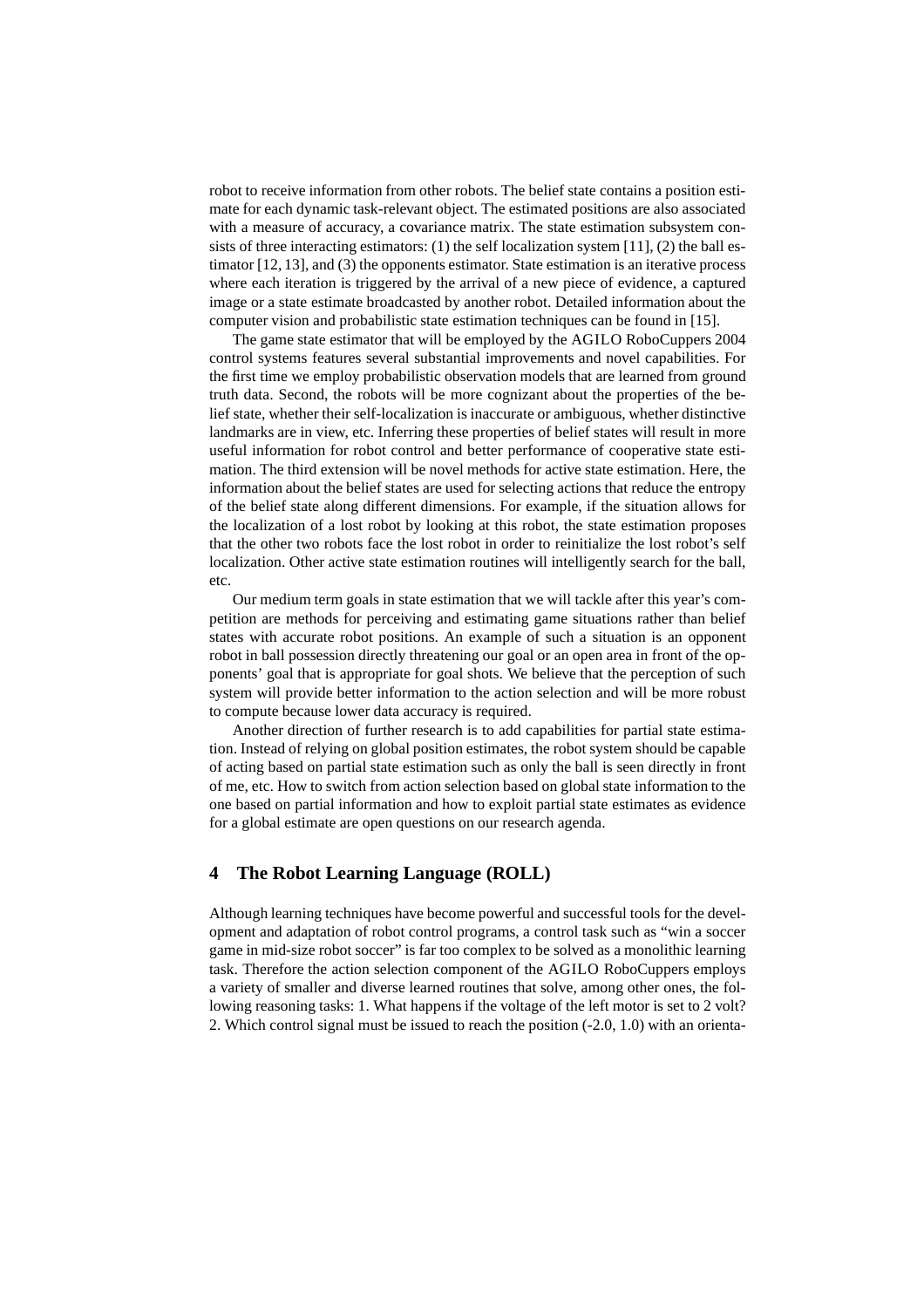tion of 96 ? 3. How long will it take to get to the ball? 4. How promising is an attempt to dribble the ball into the goal in the current situation?

The action selection module of the AGILO RoboCuppers 2004 is a rational reconstruction and complete re-implementation of the action selection module used in earlier versions (see  $[9, 1, 10]$ ). In the earlier versions of the action selection subsystem the learning tasks were solved in isolation and only the shared object files of the learned routines became part of the system. This yielded a number of severe drawbacks that made the development and improvement of the system very tedious and fragile.

Thus in the hot phases of preparation for RoboCup competitions, the learning processes were not properly documented. So afterwards it was impossible to find out the parameterization of the learning algorithms or which experiences had been employed. Thus, the solutions of a learning problem was irreproducible. This caused tremendous waste of resources when hardware components in the robots were replaced. The previously learned routine could not be used any more, a new one had to be learned from scratch and the same difficulties had to be solved anew.

To avoid these problems, in the new version of the action selection module the control tasks and learning problems are stated explicitly and declaratively. This is possible because we have added new execution mechanisms to the interpreter of our robot control system that make learning problems executable. Providing declarative and explicit specifications of learning problems and making these specifications operational supports the rigorous design of learning mechanisms and their transparent integration into the robot control systems.

Let us introduce the key concepts of ROLL using our second task from above as an example, that is the task of reaching a given position and orientation as fast as possible. A vital concept in our system is the notion of "experience". Experiences are represented as first class objects and form the basis of a learning process. The first thing a robot has to do is to make "raw experiences". He achieves this by following certain guidelines provided by a "problem generator", how to explore the field. These raw experiences are then transformed into abstract experiences to make them suitable for learning. Furthermore the experiences are filtered in order to eliminate contradictory or undesired experiences.

In our example the raw experiences are composed of the x- and y-coordinates and the orientation angle with respect to the x-axis. As this representation is not suitable for learning. Therefore we chose an abstract experience representation containing the distance of the start and goal points and the turning angle of the robot with respect to the connection line of the two points. When two similar experiences exist, only the one is maintained where the robot reaches its goal faster.

The abstract experiences are now given to a learning algorithm that generates an executable function which can be integrated into the control system of the robot.

For the implementation of our learning constructs we extended the robot control language RPL. The whole system is constructed in an object oriented style, so that certain parts of a learning problem specification can be reused for other problems by exploiting inheritance mechanisms. Our approach has been described in more detail in [6] and [3].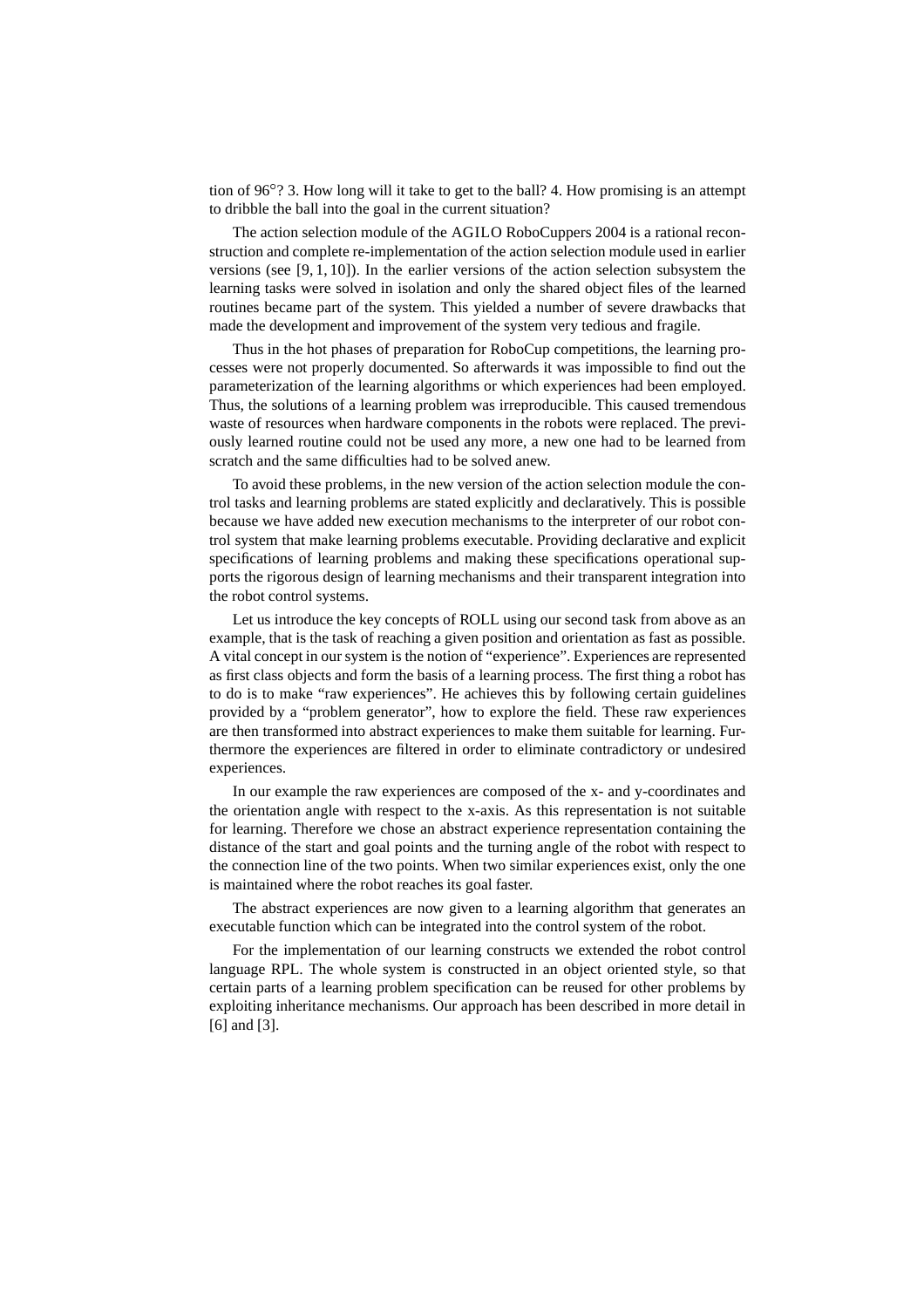Because of the complexity of our problems we learn them in simulation. For this purpose we have a simulator [8] that models the dynamic of the environment very accurately. Soon we are going to extend its functionality by adding models of our state estimation module (see section 3).

## **5 Using Models of Skills to Optimize Plans**

The core of the action selection module is a set of skills common to the RoboCup domain. In our previous system, these skills were selected based on a hand-coded rulebased policy. We are converting these skill selection rules into more generic goal selection rules. Based on the current belief state (*"ball in own goal area"*, *"free path to goal"*), a goal is chosen (*"get ball out of own goal area"*, *"score goal"*). The robot then selects the appropriate skill(s) to achieve this goal. In order to do this we now use more complex models of our skills. They consist of procedural knowledge, declarative knowledge, and projection functions.

The procedural knowledge specifies how the skill should be executed. It can be hand-coded, a set of if-the-else rules, a state chart, learned through Reinforcement Learning, or any other method, as long as it provides a primitive action for each belief state. It is also known as the policy. In many approaches, a skill consists only of this component.

Declarative knowledge about skills consist of pre- and postconditions. In the action selection module we do not specify high-level goals such as *"win the game"*, or *"defend"*, but intermediate goals such as *"get ball out of own goal area"*, *"score goal"*. A skill that has this goal as its postcondition will be selected, as it can achieve this goal. If there is no such skill, a light-weight planning module constructs a plan that combines skills to achieve this goal (*"go to ball"*, then *"dribble ball into goal"*), using the pre- and postconditions specified in the declaritive component of the skills. The plan is executed as long as the preconditions for the plan still hold.

Projection functions allow us to make predictions about what will happen if we execute a skill. For instance, how long it will take to execute the task given a initial and goal-state? What is the chance of succeeding? This kind of knowledge is acquired by extensively executing the skill in a simulator, and recording the results. Neural networks are used to learn the mapping from  $state_{init} \times state_{goal} \rightarrow time$ . We have used this approach before [9], and it has been very successful in coordinating our robots, by letting every robot predict how long it will take it to get the ball. ROLL, described in section 4, automates this learning process.

This approach combines the benefits of planning and learning. Pre- and postconditions allows the programmer to express action selection constraints in a declarative and transparent way. A light-weight planner then generates a plan using these conditions. As valid plans must not always be optimal, we use learned projection functions of skills to optimize them. Combining planning and projection functions has been researched in the context of Reinforcement Learning [14], and hall-way navigation [7], but as far as we know, not in the RoboCup domain.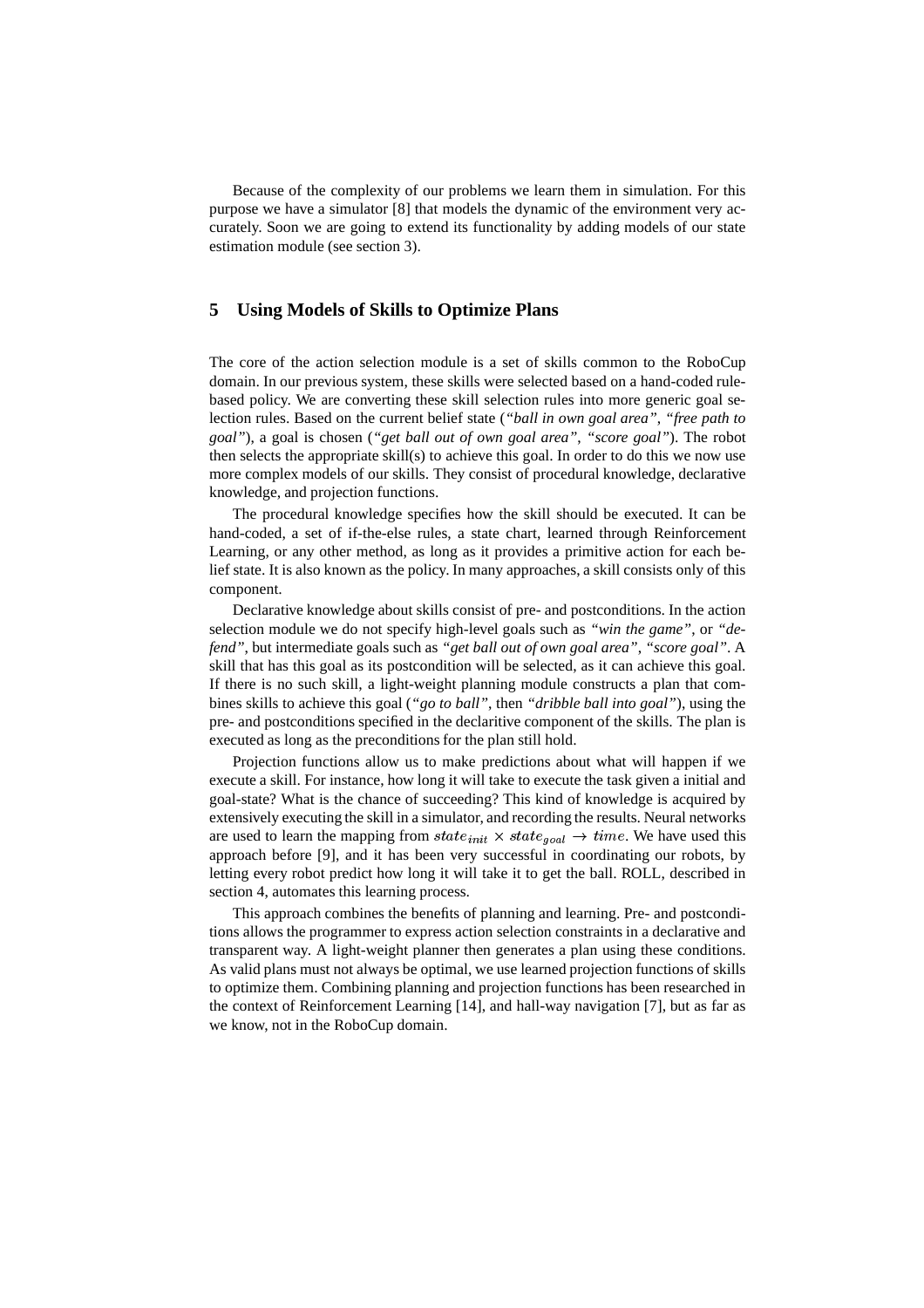#### **6 Empirical Evaluation**

Realizing an autonomous robot control system is a very peculiar programming task that differs enormously from programming tasks in other application domains. While in most programming tasks we aim at programs that *compute the correct results* or *do the right thing*, in robot control we aim at programs that produce the *optimal perception driven behavior*. This difference is so big because the behavior does not only depend on the control program but also on the perception capabilities, the physical dynamics of the robot, system parameterization and the assignment of computational resources to computational tasks. Thus the very same programs may exhibit very different behaviors even if the influencing conditions are varied slightly.

For example, in the AGILO RoboCuppers controlsystem the behavior of the robots critically depends on how computational resources are assigned to state estimation tasks and the remaining tasks. Or a variation of the camera model might cause inaccuracies in self localization and thereby cause problems in the role assignment within the team. Such interactions cannot be found and understood by looking at the program code. Rather, we have to identify the control parameters of our system and the context conditions that system performance depends, build a causal model of system behavior, and then learn the parameters of the causal model from empirical studies.

For this year's competition we have extended the software development environment for the AGILO RoboCuppers in two important ways. First, we have developed a camera system consisting of two cameras mounted at the ceiling, a visual marker system that allows us to recognize the individual robots on the field, and a global state estimation routine for tracking the positions and orientations of the ball and each robot on the field. This system provides us with ground truth data about the physical behavior of each robot where the expected accuracy of position data is about two centimeter in the center and about 4-5 centimeters at the boarders of the playing field. In addition, we have substantially extended our on-board logging mechanisms that give use very detailed information about the beliefs of the robot and the evidence the beliefs are based on at any time instance during the game. This setup is a huge source of data for the empirical study of our system.

The second extension is new workbench for the empirical study of system and agent behavior in simulated robot soccer, mid-size robot soccer, and human soccer [5] This workbench consists of a relational database system that stores the empirical data, an interpreter for recognizing and classifying behaviors based on observable features, and for data mining and visualization of empirical findings.

## **7 Sharing Belief within a Mixed Team**

Due to scientific as well as pragmatic reasons, there is a growing interest in the robotics field to join the efforts of different labs to form mixed teams of autonomous mobile robots. As most robots in the F2000 league are custom built, or at least customized commercial research platforms with unique configurations of actuator and sensor configurations, mixed teams from different laboratories are extremely heterogeneous. This makes the unification of the software of the different robots of a potential mixed team almost impossible without substantial rewriting of at least one of the team's software.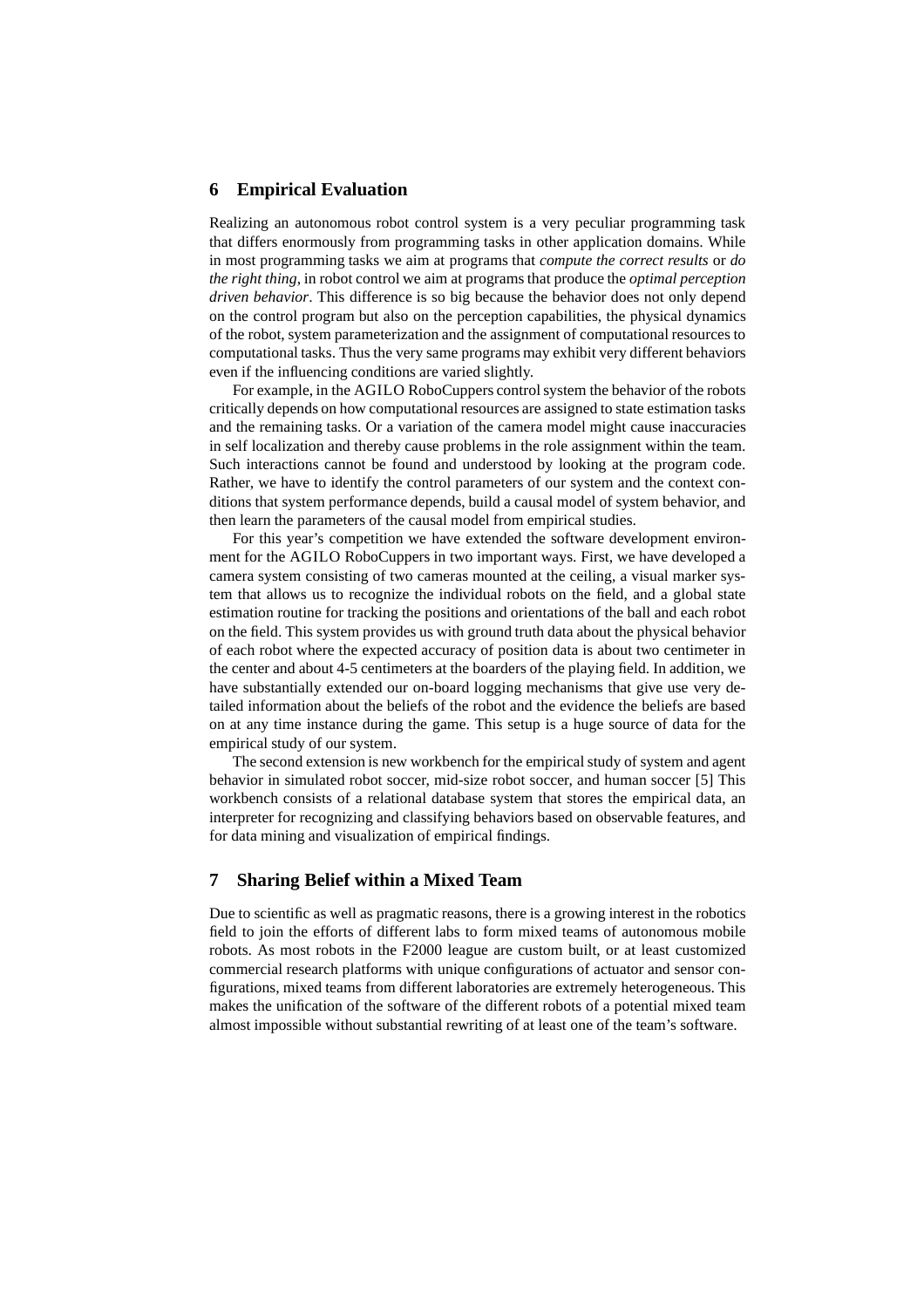Together with the teams of the University of Ulm (Ulm Sparrows) and the Technical University of Graz (Mostly Harmless) we have designed and implemented a communication framework for sharing information within a team of extremely heterogeneous autonomous robots, allowing us to play interchangeably with the different robot platforms in a mixed team [18].

The communication framework is hardware and software independent, and can extend existing software architectures in a transparent way. Major code rewrites are not necessary to use this framework. The team communication uses a message-based, type safe high-level communications protocol that is transfered by IP-multicast. The implementation uses the notify multicast module (NMC) of the Middleware for Robots (MIRO) framework [17]. MIRO is a CORBA based middleware architecture for autonomous mobile robots.

For cooperation between robots, the sharing of information about beliefs concerning the state estimation is initially sufficient for successful cooperation. At the moment we therefore communicate only an expressive belief state using this framework; explicit role assignment or coordination is not part of the communication.

#### **8 Summary**

In this paper we have given an overview of the AGILO RoboCuppers team. After having discussed the main research directions in section 1, the hardware platform was presented in section 2. In the next three sections on vision-based, cooperative game state estimation (3), the robot learning language (4), and using models of skills to optimize plans (5), we have explained how we aim to implement semi-autonomous acquisition of visuo-motoric skills. In section 6 we have briefly discussed our ground-truth system, and our workbench for the empirical study of system and agent behavior in simulated robot soccer, mid-size robot soccer, and human soccer. Our cooperation with two other universities to design and implement a communication framework that allows platform independent exchange of belief states, and therefore mixed team coordination, was presented in section 7.

#### **References**

- 1. M. Beetz, S. Buck, R. Hanek, A. Hofhauser, and T. Schmitt. AGILO RoboCuppers 2002: Applying Cooperative Game State Estimation Experience-based Learning, and Plan-based Control to Autonomous Robot Soccer. In *RoboCup International Symposium 2002*, Fukuoka, 2002.
- 2. M. Beetz, S. Buck, R. Hanek, T. Schmitt, and B. Radig. The AGILO Autonomous Robot Soccer Team: Computational Principles, Experiences, and Perspectives. In *First International Joint Conference on Autonomous Agents and Multiagent Systems*, Bologna,Italy, 2002.
- 3. M. Beetz, A. Kirsch, and A. Müller. Rpl-learn: Extending an autonomous robot control language to perform experience-based learning. In *submitted to 3rd International Joint Conference on Autonomous Agents & Multi Agent Systems (AAMAS)*, 2004.
- 4. Michael Beetz, Thorsten Schmitt, Robert Hanek, Sebastian Buck, Freek Stulp, Derik Schröter, and Bernd Radig. The AGILO 2001 robot soccer team: Experience-based learning and probabilistic reasoning in autonomous robot control. *accepted for publication in*